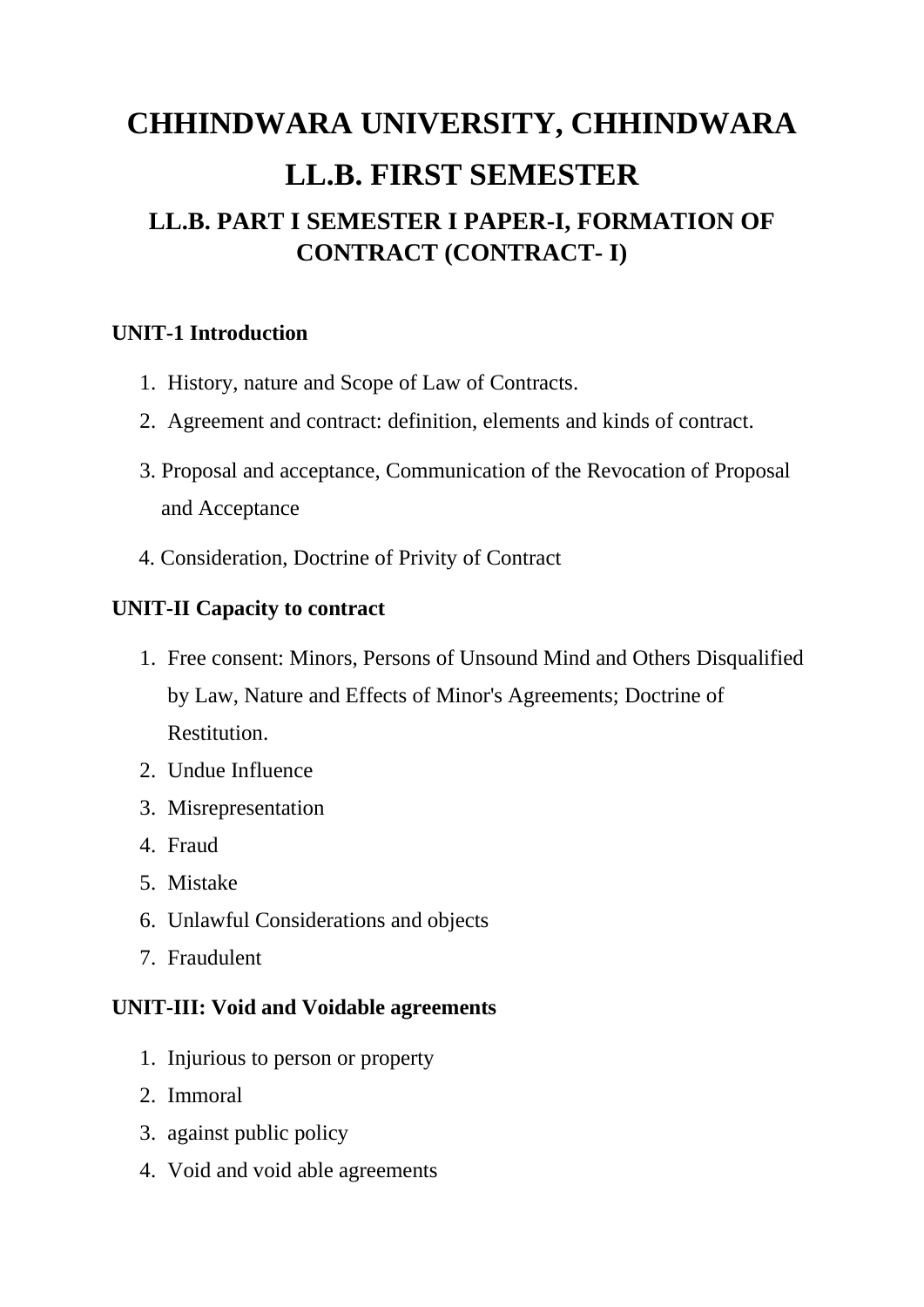- 5. Contract without consideration
- 6. Agreements in restraint of marriage, trade etc.
- 7. Contingent contract, wagering contract and its exception.

## **UNIT-IV Contractual Obligations**

- 1. Contractual obligations
- 2. Discharge of Contract: Discharge by Performance, Discharge by Breach, Including Anticipatory Breach, Discharge by Agreement, Discharge by Impossibility of Performance with Particular Reference to English Law Doctrine of Frustration
- 3. Damages, remoteness of damages, ascertainment of damages
- 4. Government Contracts
- 5. Quasi Contractual obligation

## **UNIT-V Specific Relief Act, 1963**

- 1. Specific performance of contract
- 2. Contract that can be specifically enforced & that can't be enforced
- 3. Persons against whom specific enforcement can be ordered
- 4. Rescission and cancellation
- 5. Injunctions-temporary, perpetual, mandatory, obligatory
- 6. Declaratory Decree.
- 7. Discretion and powers of court.

## **Leading Cases:**

- 1. Satyabrata Ghose v/s Mugneeram Bangur.(1954 AIR 44)
- 2. Carlill v Carbolic Smoke Ball Co [1893] 1 QB 256 (CA)
- 3. Bhagwandas Goverdhandas Kedia vs M/S. Girdharilal Parshottamdas, 1966 AIR 543
- 4. Mohori Bibee v. Dharmodas Ghose (1903) 30 Cal. 539
- 5. Derry v Peek (1889) 14 App Cas 337.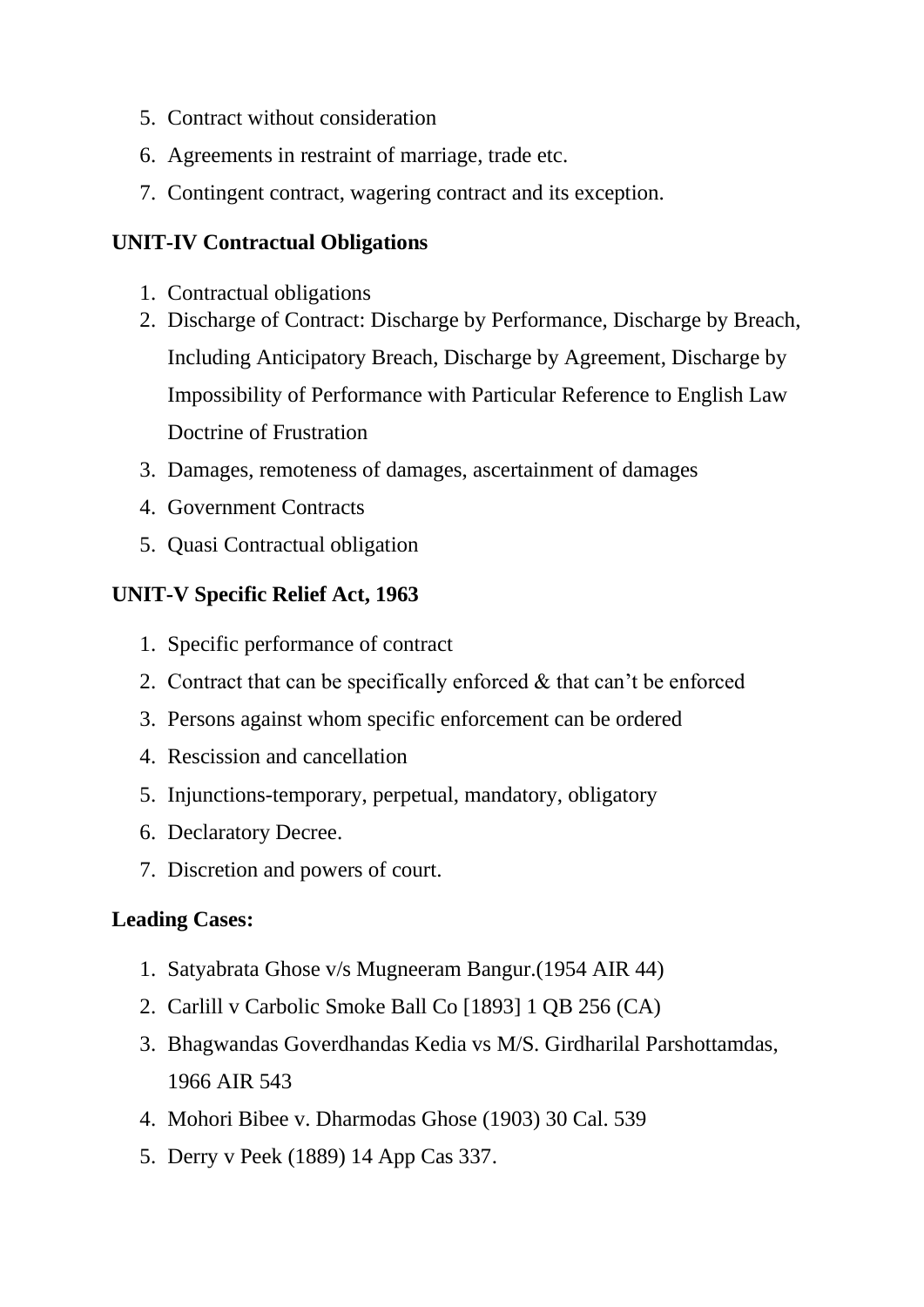#### **Selected Bibliography –**

- 1. Beasten (ed.) Anson's Law of Contract (27 ed. 1998).
- 2. P.S. Atiya, Introduction to the Law of Contract 1992 reprint (Claredon Law Series).
- 3. Avtar Singh, Law of Contract (2000) Eastern, Lucknow.
- 4. G.C. Cheshire, and H.S. Fifott and M.P. Furmston, Law of Contract
- 5. (1992) ELBS with Butterworth's.
- 6. M. Krishnan Nair, Law of Contracts, (1998).
- 7. G.H. Treltet, Law of Contracts, Sweet & Maxwell (1997 reprint).
- 8. R.K. Abhichandani, (ed.) Pollock & Mulla on the Indian Contract and
- 9. the Specific Relief Act (1999) Tripathi.
- 10.Banerjee, S.C. Law of Specific Relief (1998), Universal.
- 11.Anson, Law of Contract (1998), Universal.
- 12.Dutt on Contract (2000), Universal.
- 13.Anand & Aiyer, Law of Specific Relief (1999), Universal.
- 14.Kailash Rai, Contract I & Specific Relief Act.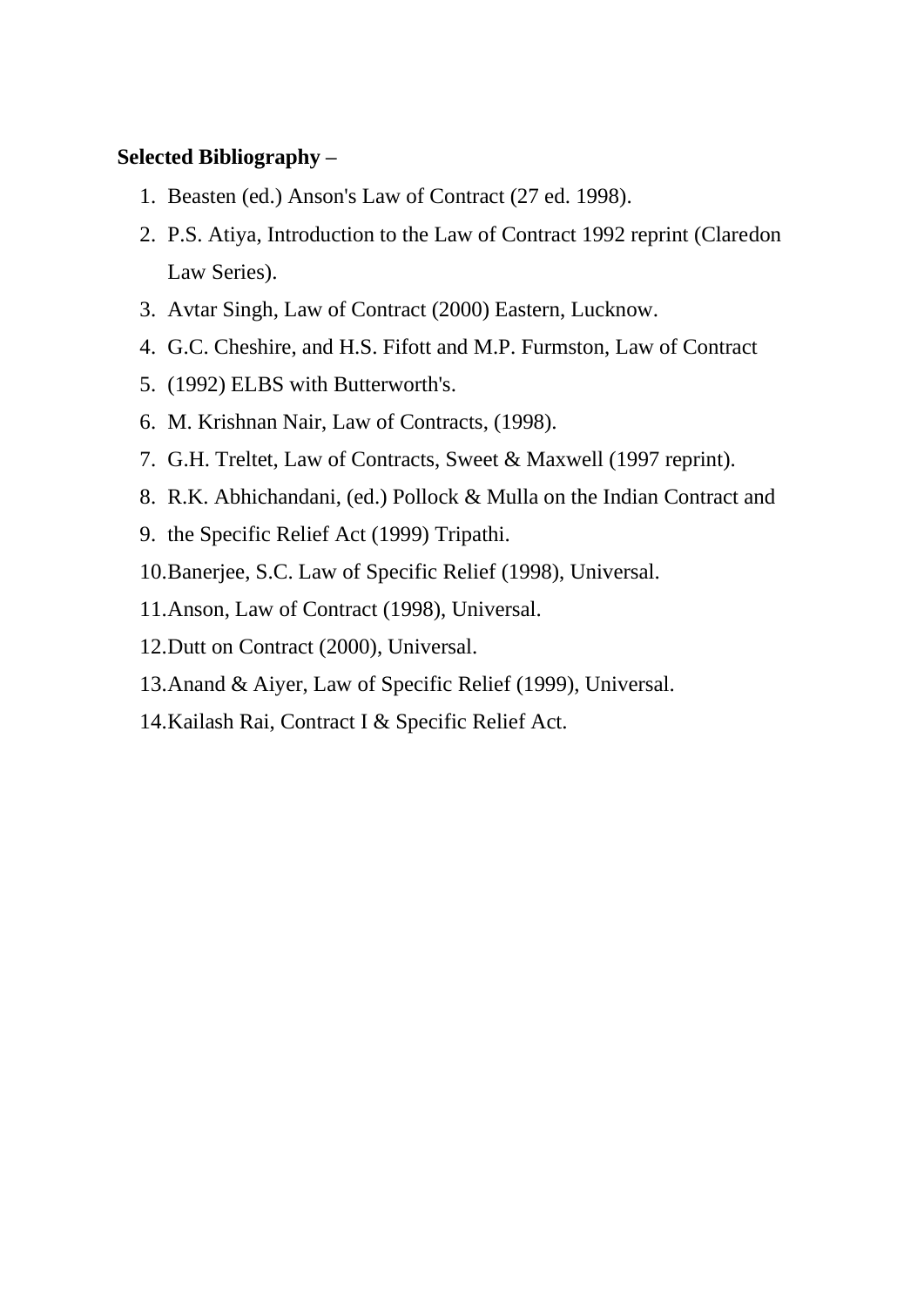# **CHHINDWARA UNIVERSITY, CHHINDWARA LL.B. PART I SEMESTER I PAPER-II, INDIAN CONSTITUTION (CONSTITUTIONAL LAW-I)**

### **UNIT-I Introduction**

- 1. Preamble
- 2. Nature of Indian Constitution
- 3. Characteristics of federalism
- 4. Unitary form of Government.

## **UNIT-II Citizenship, Fundamental Rights**

- 1. Citizenship
- 2. State
- 3. Fundamental Rights General: Scheme of Fundamental Rights, Who can Claim Fundamental Rights: Against whom Fundamental Rights are Available? Suspension of Fundamental Rights.
- 4. Fundamental Rights Fundamental Rights Specific: Special Emphasis shall be Placed on the Following Rights:
	- (a) Right to Equality (Articles 14 to 18)
	- (b) Right to Freedom of Speech and Expression (Article 19(1)(a))
	- (c) Right to Life and Personal Liberty (Article 21)
	- (d) Right to Freedom of Religion (Articles 25 to 28)
	- (e) Cultural and educational rights.
- 5. Right to constitutional remedies

#### **UNIT-III Fundamental duties, Directive Principles**

- 1. Directive Principles of State policy.
- 2. Inter relationship between fundamental rights and directive principles.
- 3. Fundamental duties.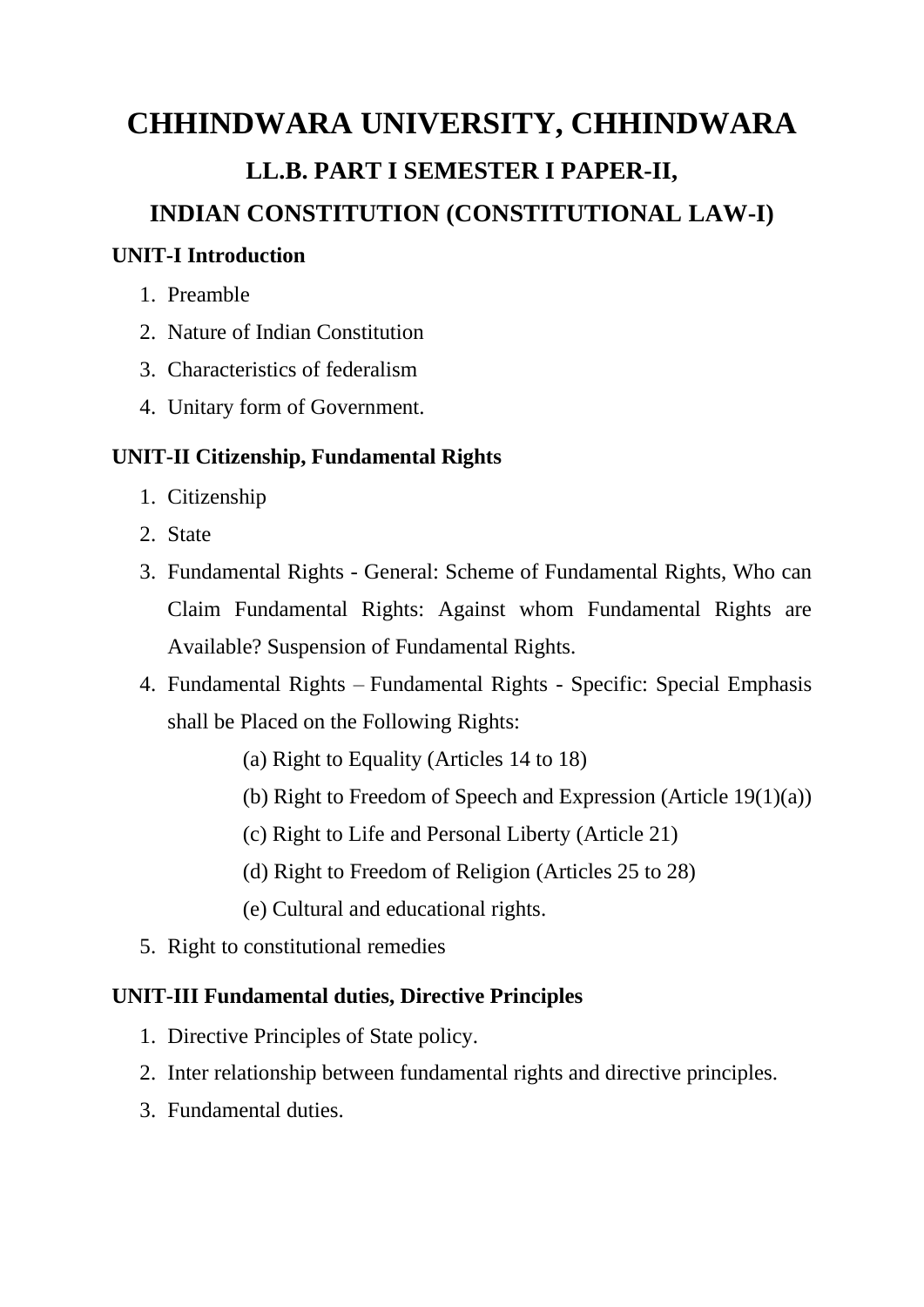## **UNIT-IV Union Executive, Legislature and Judiciary**

- 1. Union Executive the President; his Powers and Position including Ordinance Making Power, Vice President
- 2. Union Legislature Organization, Procedure regarding Enactment of Legislation, Parliamentary Privileges.
- 3. Union Judiciary Supreme Court; Composition and Jurisdiction

#### **UNIT-V State Executive, Legislature and judiciary**

- 1. State Executive Governor; his Powers and Position including Ordinance Making Power,
- 2. State Legislature Vidhan Sabha Vidhan Parishad
- 3. State Judiciary High Court; Composition and Jurisdiction

## **LEADING CASES:**

- 1. Maneka Gandhi v. Union of India, 1978 AIR 597,
- 2. Indra Sawhney v. Union of India and Others, AIR 1993 SC 477
- 3. Peoples Union for Democratic Rights V. Union of India 1982 AIR 1473 SC.
- 4. Ram Jawayya Kapur vs. State of Punjab.
- 5. Kehar Singh & Ors vs State (Delhi Admn.) 1988 AIR 1883.

## **Selected Bibliography –**

- 1. V.N. Shukla, Constitution of India
- 2. J.N. Pandey, Constitutional law of India
- 3. D.D. Basu, Constitution of India
- 4. M.P. Jain, Constitution of India
- 5. H.M. Seervai, Constitution law of India (Vols. 3)
- 6. Lippman, Constitution law
- 7. Kauper, Constitution law Cases and Materials
- 8. Woll, Constitution law Cases and Comments
- 9. Basu, Select Constitutions of the World
- 10.Carwin, Constitution of U.S.
- 11.Lane, An Introduction to the Constitution law.
- 12.Kailash Rai, Constitutional Law of India
- 13.Dr. Basantilal Babel Hkkjr dk lafo/kku
- 14.Dr. V.N. Shukla Hkkjr dk lafo/kku
- 15.Dr. D.K. Tripathi Hkkjr dk lafo/kku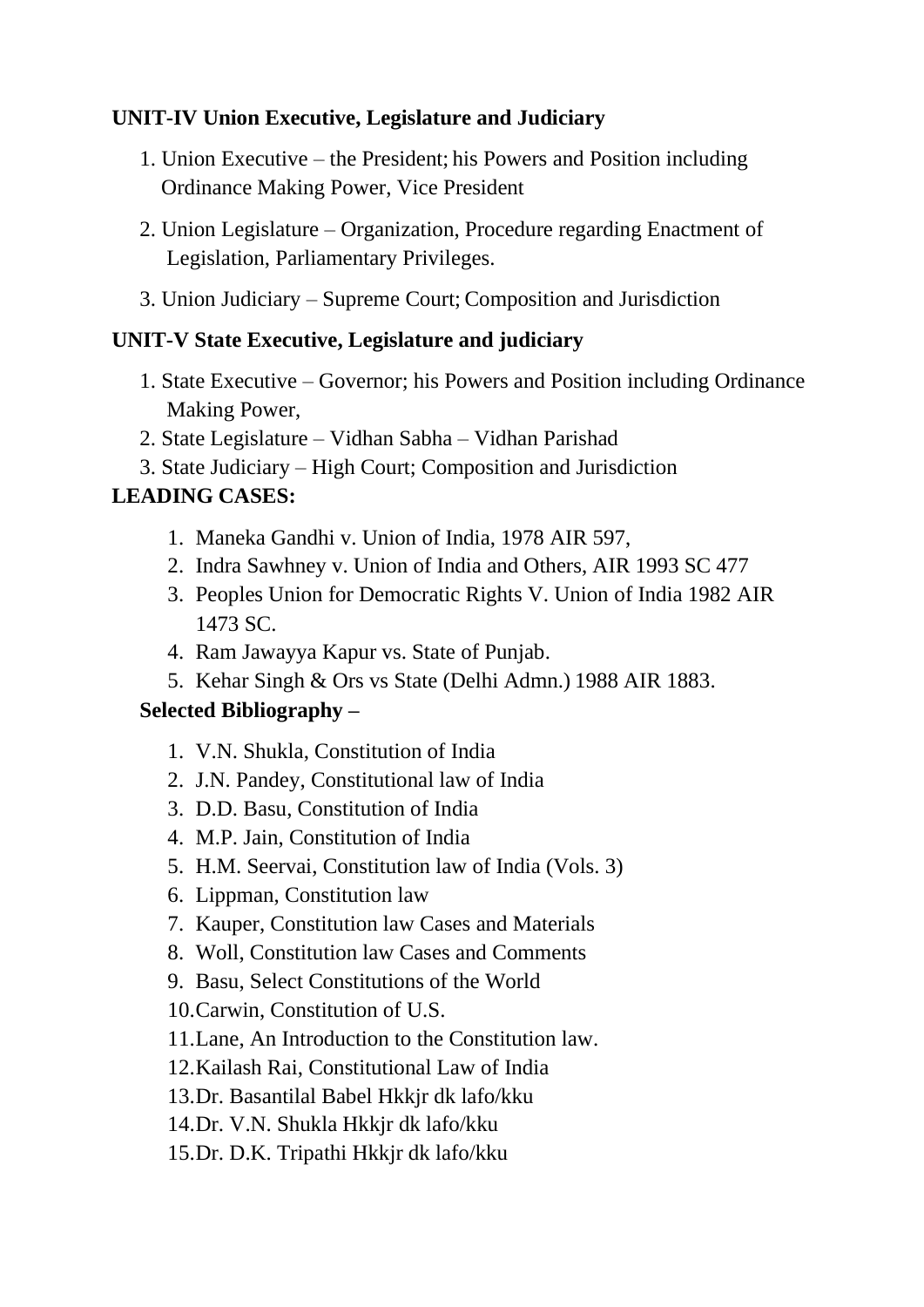## **CHHINDWARA UNIVERSITY, CHHINDWARA LL.B. PART I SEMESTER I PAPER-III, LAW OF TORTS**

### **Unit-I Evolution, Definition, Nature and Scope of Torts**.

- 1. It's Development by Courts in England and India.
- 2. A Wrongful Act Legal Damage
	- a) Damnum Sine Injuria
	- b) Injuria Sine Damno
- 3. Joint and Several Tort Feasors
- 4. Tort distinguished from Crime and Contract

#### **Unit-II General Defences in Torts:**

- 1. Volenti Non Fit Injuria,
- 2. Act of God,
- 3. Inevitable Accident,
- 4. Statutory Authority
- 5. Necessity, private and public

## **UNIT- III**

- 1. Vicarious Liability with Special Reference to Master's Liability for Acts of Servant.
- 2. Defamation
- 3. Malicious Prosecution
- 4. Affecting Immovable Property Trespass to Land.
- 5. Absolute and Strict Liability.
- 6. Torts based on Intentional Wrong-Doing.
- 7. Affecting Person Assault, Battery and False Imprisonment.
- 8. Remoteness of Damage
- 9. Torts based on Intentional and Negligent Wrong-Doing (a) Nervous Shock
	- (b) Nuisance

#### **UNIT IV: Consumer Protection Act, 1986**

- 1. Concept and definition of consumer and service
- 2. Unfair trade practices
- 3. Supply of essential commodities and services
- 4. Enforcement of consumer rights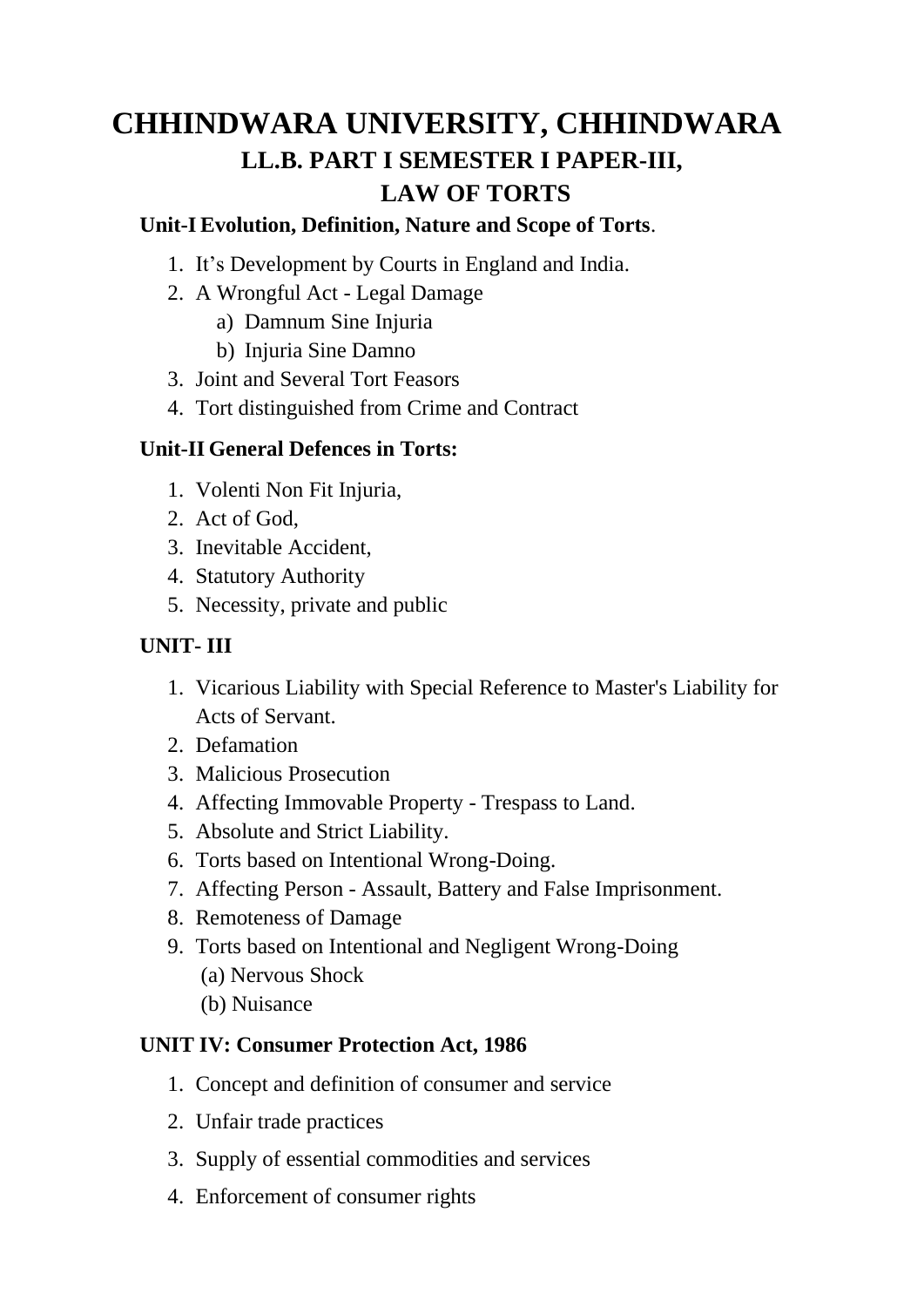## **UNIT V: Motor Vehicle Act, 1988**

- 1. Types of accident, at road intersections, Collison, involving children, excessive speed, in floods, pedestrian, running over cyclist and hit and run case.
- 2. Compensation and Right to just Compensation
- 3. Claims and Claim Tribunal- Composition, Powers, Procedure and appeal against its orders.
- 4. Liability- Insurance Company, Third Party, Vicarious Liability, Fault and no Fault liability, Right to Fixed compensation

#### **Leading cases:**

- Rylands v. Fletcher [1868] UKHL
- Donoghue v. Stevenson [1932] UKHL
- Kasturilal Ralia Ram V. The State of Uttar Pradesh AIR 1965 S 1039
- State of Rajasthan v Vidhyawati (AIR 1962 SC 933)
- Municipal corporation of delhi v. sohagwanti. (AIR1966 SC 1750)

#### **Selected Bibliography –**

- **1.** Salmond and Hueston- On The Law of Torts (2000) Universal Delhi
- **2.** D.D. Basu, The Law Of Torts (1982), Kamal, Culcutta.
- **3.** B.M. Gandhi, Law Of Tort (1987), Eastern, Lucknow
- **4.** P.S. Achuthan Pillai, The Law Of Tort, Eastern Lucknow
- **5.** Ratanlal and Dhirajlal's: The Law of Torts (1997) Univearsal Delhi
- **6.** Dr Basantilal Babel, Law of Tort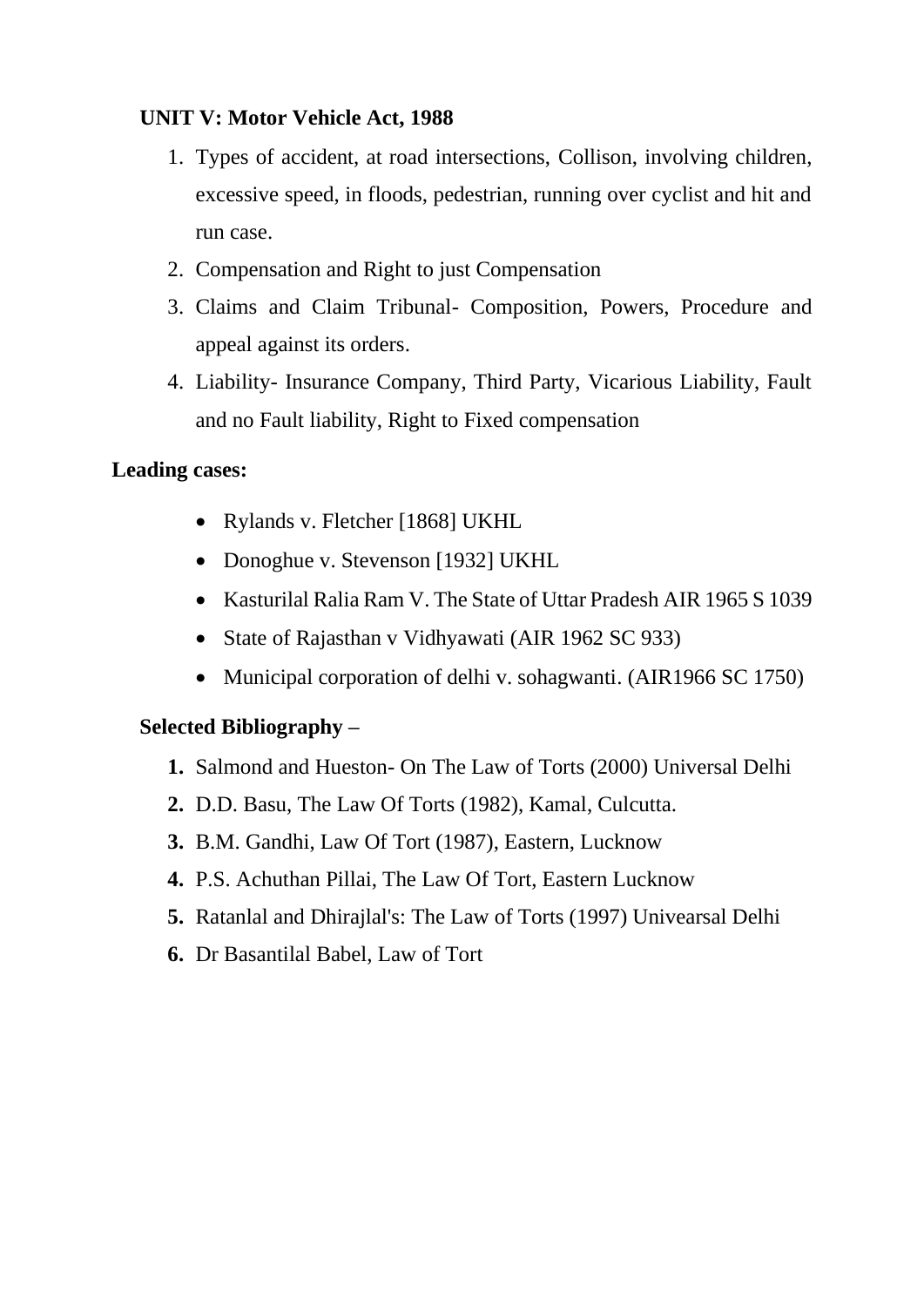## **CHHINDWARA UNIVERSITY, CHHINDWARA**

## **LL.B. PART I SEMESTER I PAPER-IV, LAW OF CRIMES I (INDIAN PENAL CODE)**

#### **UNIT-I : General**

- 1. Concept of crime
- 2. Distinction between crime and other wrongs
- 3. McCauley's draft based essentially on British notions
- 4. Salient features of the I.P.C.
- 5. IPC: a reflection of different social and moral values
- 6. Applicability of I.P.C.- territorial and personal

#### **UNIT-II : Element of Criminal Liability**

- 1. Person definition natural and legal person
- 2. Mens rea- evil intention
- 3. Recent trends to fix liability without mens rea in certain socioeconomic offences
- 4. Act in furtherance of guilty intent- common object
- 5. Factors negativing guilty intention
- 6. Definition of specific terms

#### **UNIT-III : Group liability**

- 1. Common Intention
- 2. Abetment
- 3. Instigation, aiding and conspiracy
- 4. Mere act of abetment punishable
- 5. Unlawful assembly
- 6. Basis of liability
- 7. Criminal conspiracy
- 8. Rioting as a specific offence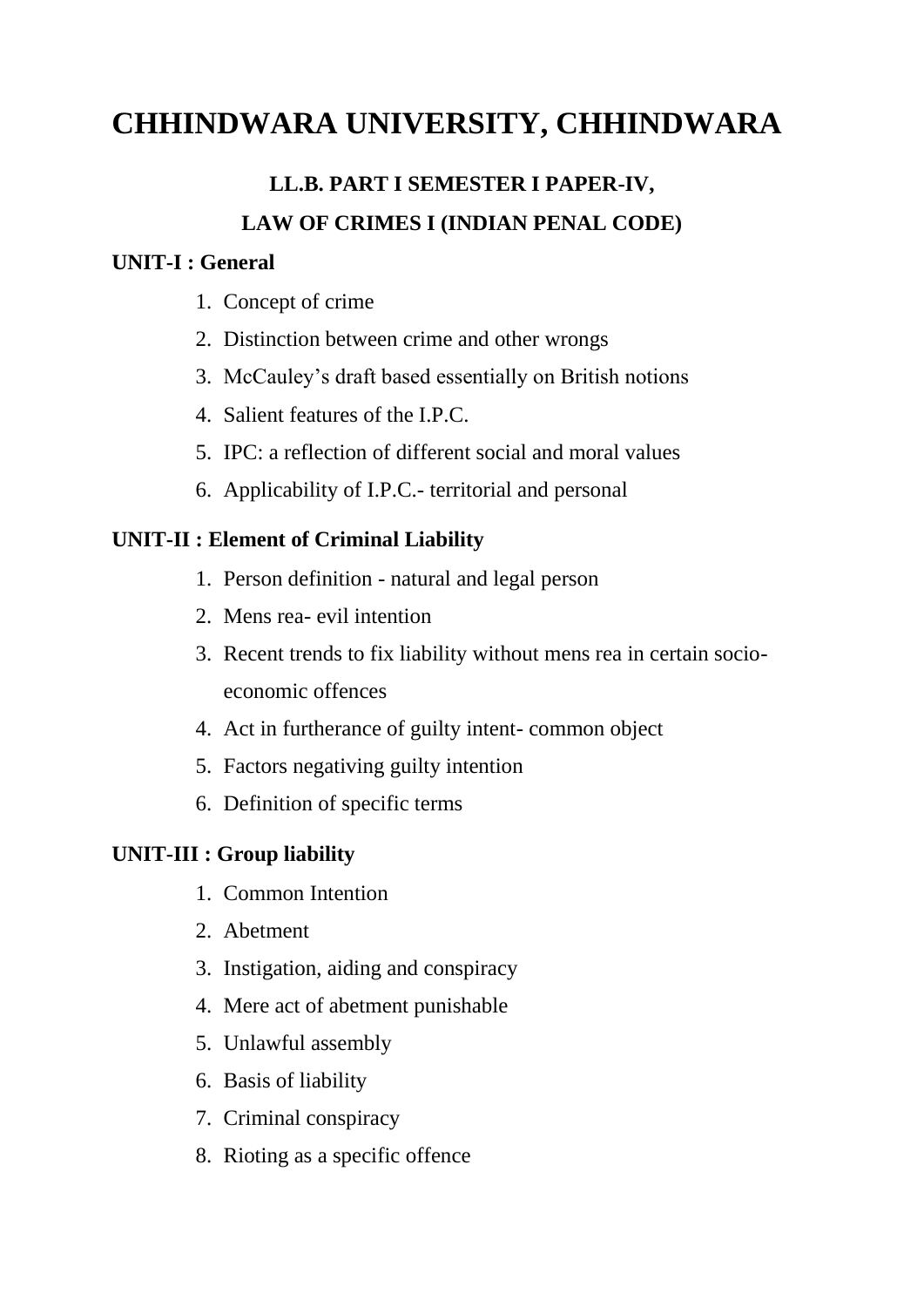- 9. General Exceptions: Mental incapacity, Minority, Insanity, Medical and legal insanity, Intoxication, Private defencejustification and limits, When private defence extends to causing of death to protect body and property, Necessity, Mistake of fact
	- a. Offence relating to state
	- b. Against Tranquility

20. Contempt of Lawful Authority

## **UNIT-IV : Offences against Human Body**

- 1. Culpable homicide
- 2. Murder
- 3. Culpable homicide amounting to murder
- 4. Grave and sudden provocation
- 5. Exceeding right to private defence
- 6. Hurt grievous and simple
- 7. Assault and criminal force
- 8. Wrongful restraint and wrongful confinement- kidnapping- from lawful guardianship, outside India
- 9. Abduction
- 10.Offences Relating to Marriage
- 11.Offences against Property.
	- a. Theft
	- b. Robbery, Dacoity
	- c. Cheating
	- d. Extortion
	- e. Mischief
	- f. Criminal misrepresentation and criminal breach of trust
	- g. Offences relating to Documents and properties.

#### **Unit-V : Types of Punishment**

- 1. Death
- 2. Social relevance of capital punishment
- 3. Imprisonment- for life, with hard labour, simple imprisonment
- 4. Forfeiture of property
- 5. Fine
- 6. Discretion of court in awarding punishment
- 7. Minimum punishment in respect of certain offences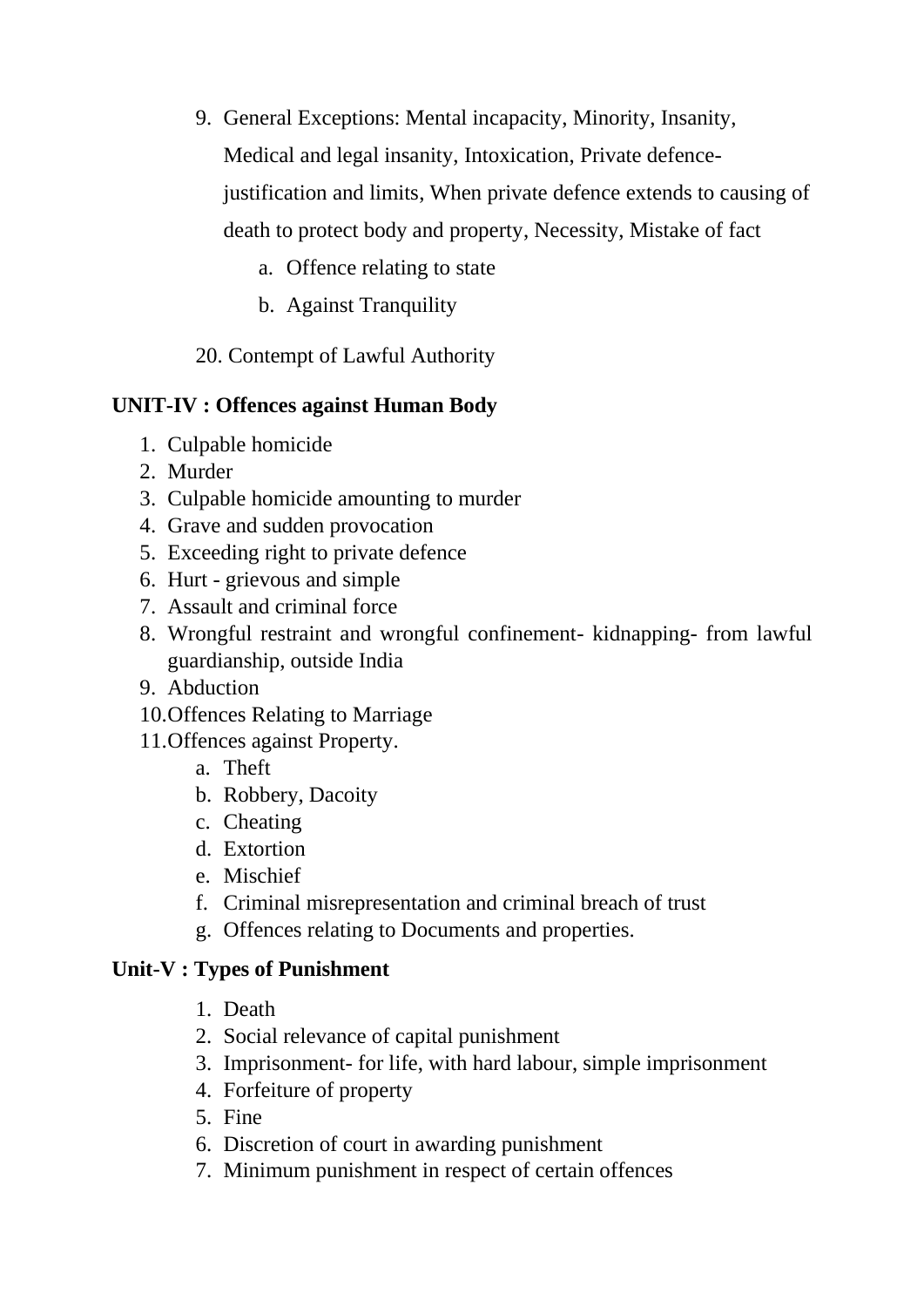## **Leading Cases:**

- 1. K N Mehra v. The State of Rajasthan, (1957) AIR SC 369
- 2. K.M. Nanavati v. The State of Maharashtra, AIR 1962 SC 605
- 3. R.S. Nayak v. A.R. Antulay, AIR 1984 SC 684
- 4. Basdev v. State of Pepsu, 1956 AIR 488
- 5. State v. Govinda, (1877) Ilr 1 Bom. 342

## **Select Bibliography:**

- 1. K.D. Gaur, Criminal Law: Cases and Materials (1999), Butterworths, India
- 2. Ratanlal-Dhirajlal, Indian Penal Code (1994 reprint)
- 3. K.D. Gaur, A Text Book on the Indian Penel Code (1998), Universal Delhi
- 4. P.S. Achuthan Pillai, Criminal Law (1995) Eastern, Lucknow
- 5. Hidaythulla, M., et.al. Ratanlal and Dhirajlal, The Indian Penal Code (1994

reprint), Wadhwa & Co. Nagpur

6.B.M. Gandhi, Indian Penal Code (1996), Eastern Nagpur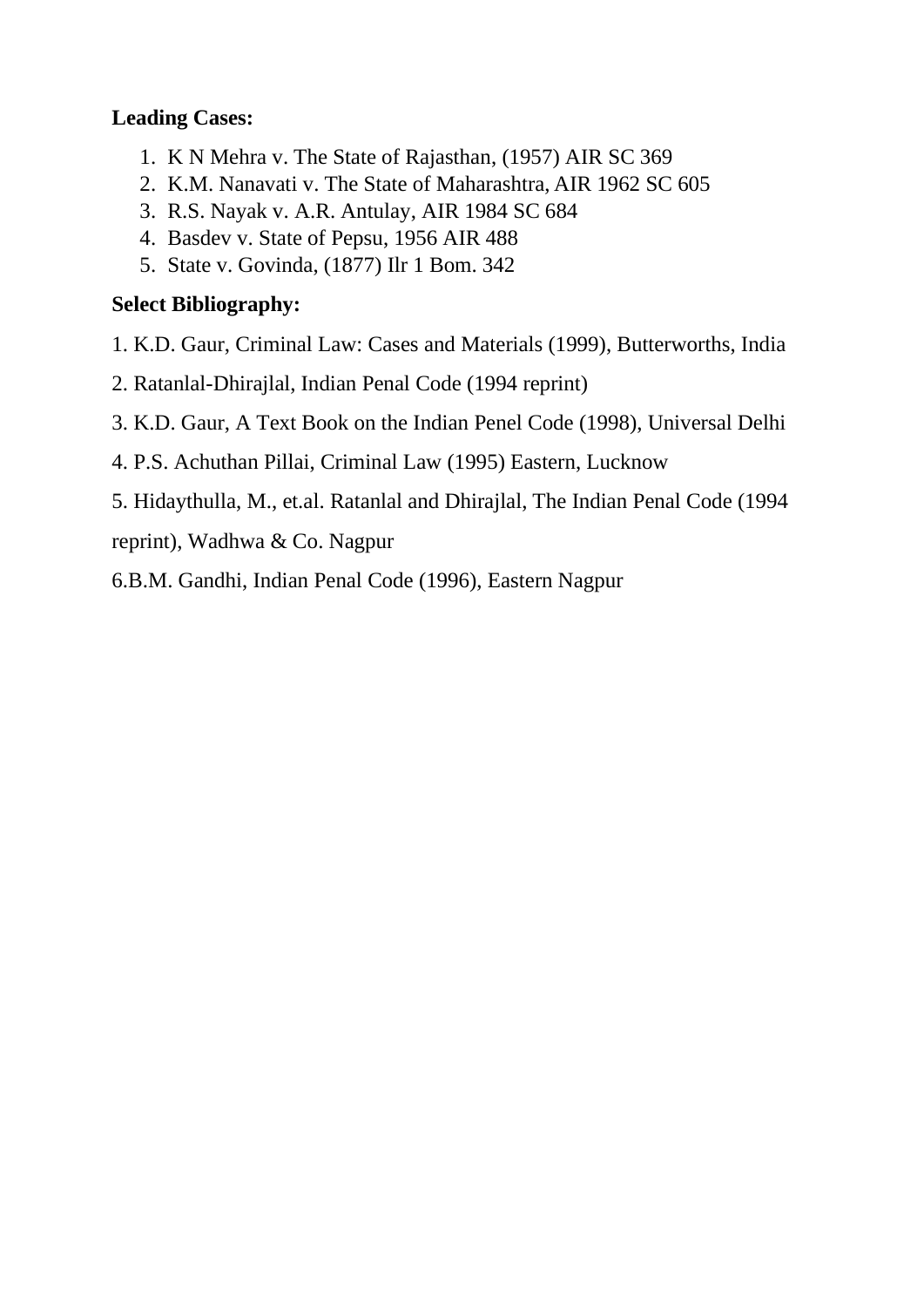## **CHHINDWARA UNIVERSITY, CHHINDWARA LL.B. PART I SEMESTER I PAPER-V, FAMILY LAW I (HINDU LAW)**

#### **UNIT-I : Introduction**

- 1. Nature of Hindu Law
- 2. Hinduism, Origin and Development, Definitions.
- 3. Schools and Sources.

#### **UNIT-II : Marriage and Divorce**

- 1. Marriage
- 2. Kinds, nullity of marriage.
- 3. Hindu marriage Act, 1955.
- 4. Special marriage Act, 1954.
- 5. Divorce
- 6. Judicial separation, Restitution of conjugal rights.
- 7. Grounds for matrimonial remedies.

## **UNIT-III : Hindu Undivided Family**

- 1. Joint family (Hindu undivided family)
- 2. Coparcenaries, property under Mitakshara and Dayabhag.
- 3. Partition and Re-union, women estate, stridhan.

#### **UNIT-IV : Gift, Wills and Adoption**

- 1. Gifts, wills.
- 2. Hindu adoption and maintenance Act, 1956.
- 3. Hindu Minority and Guardian Ship Act, 1956.

#### **UNIT-V : Inheritance**

- 1. General rules of Succession
- 2. Disqualification relating to Succession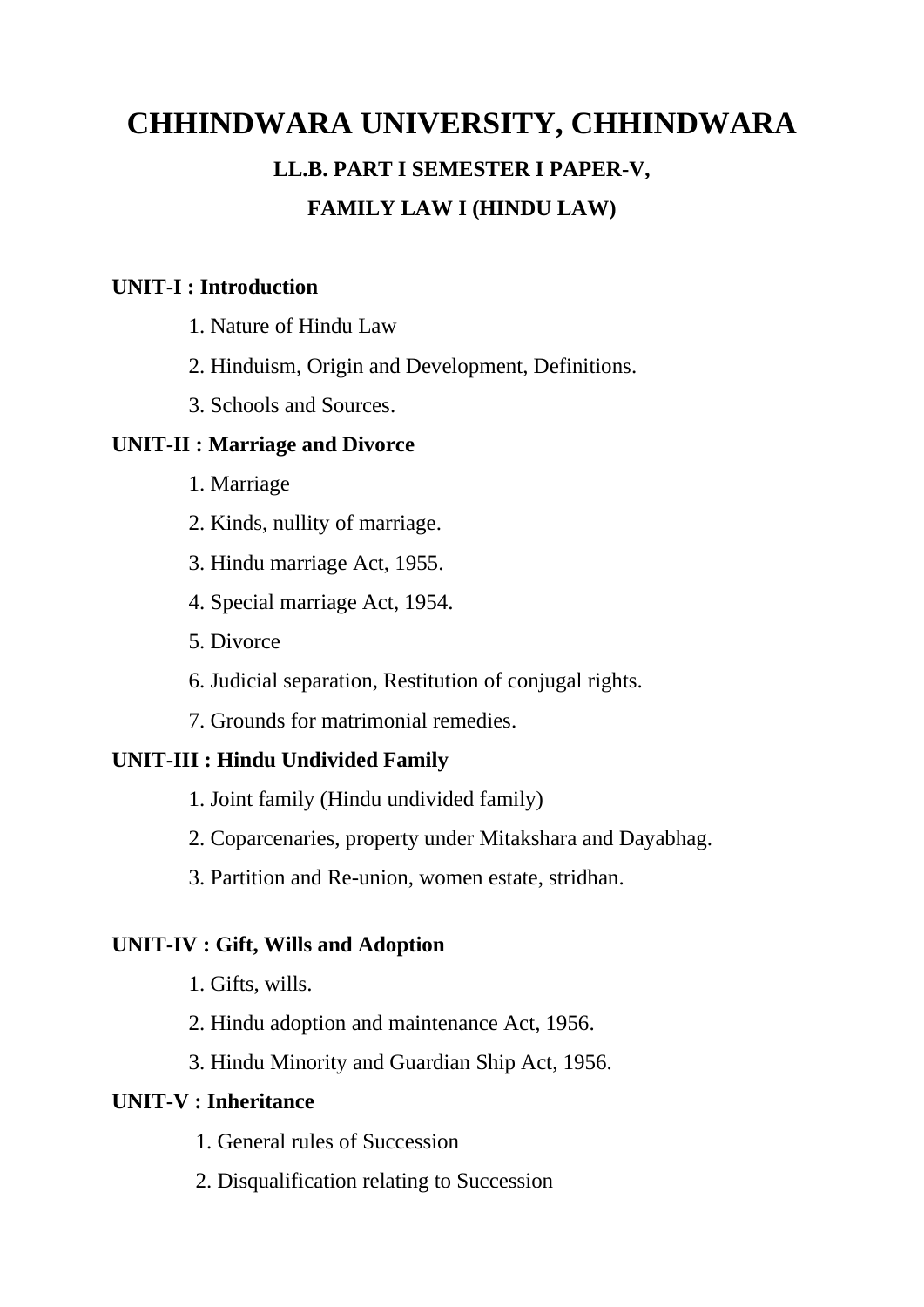- 3. Hindu Succession Act, 1956
- 4. Religious Endowment.

## **Leading Cases:**

- 1. Arunachal Mudalier V. Murugnath, (AIR1953 S.C. 495)
- 2. Dr. N.G. Dastane vs Mrs. S. DastaneAIR 1975 SC 1534,
- 3. Bipin Chander Jaisinghbhai Shah V. Prabhawati AIR 1957 SC 176
- 4. Baiva appav. Smt gopika bai. (AIR 1978SC793)
- 5. Dharmendra Kumar v. Usha. (Air 1977s.c. 2218)

## **Selected Bibliography**

- 1. Basu, N.D. Law of Succession (2000), Universal.
- 2. Kusum, Marriage and Divorce Law Manual (2000), Universal.
- 3. Manchanda, S.C. Law and Practice of Divorce in India (2000), Universal.
- 4. P.V. Kane, History of Dharmasastra Vol. 2 pt. 1 at 624-632 (1974).
- 5. Kuppuswami (ed.) Mayne's Hindu Law and Usage Ch. 4 (1986).
- 6. B. Sivaramaya, Inqualities and the law, (1985).
- 7. K.C. Daiya, "Population control through family planning in India." Indian Journal of Legal Studies, 85 (1979).
- 8. J.D.M. Derrett, Hindu Law: Past and Present.
- 9. B.M. Gandhi Hindu Law
- 10.Paras Diwan, Law of Instestate and Testamentary Succession (1998), Universal.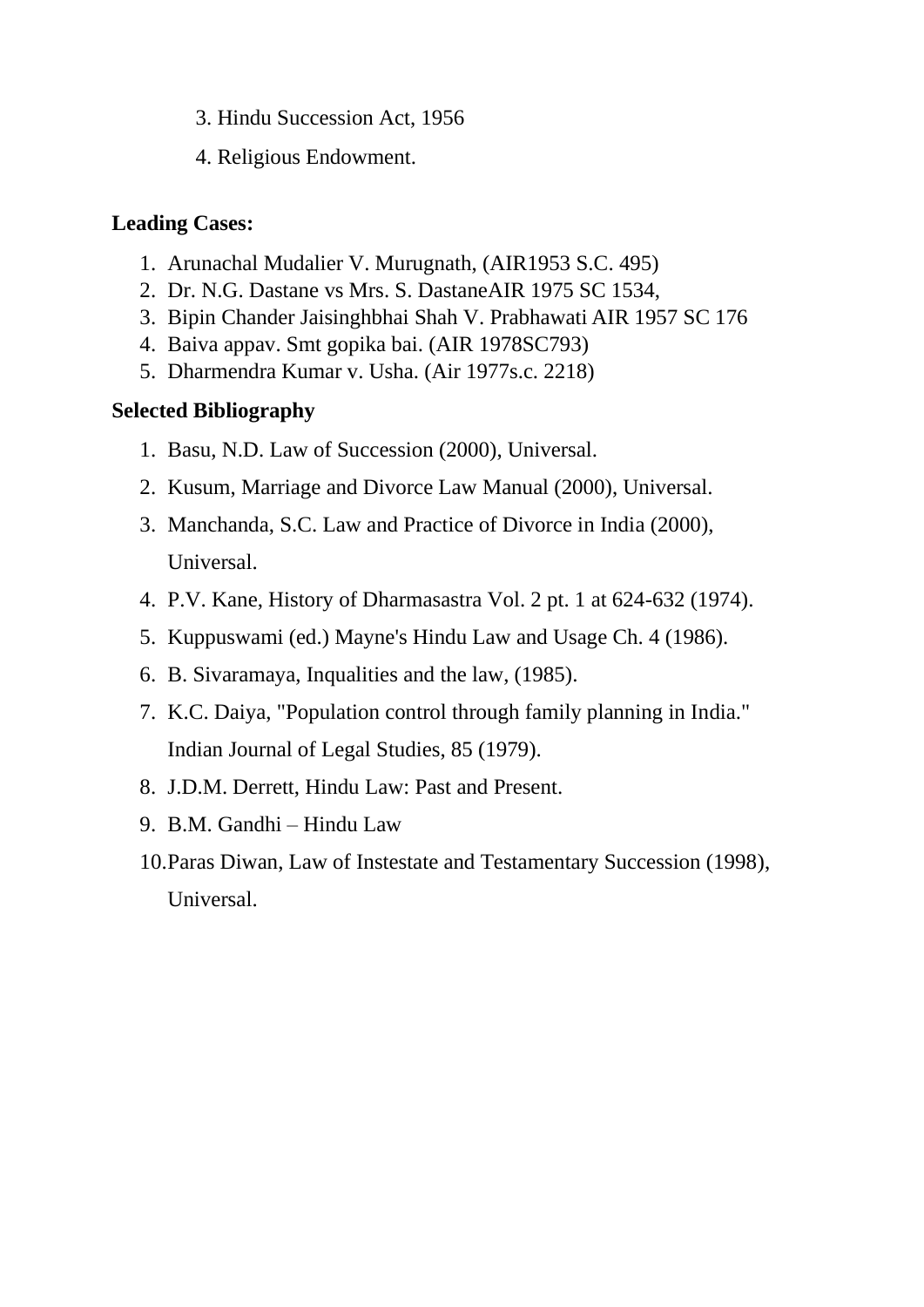## **CHHINDWARA UNIVERSITY, CHHINDWARA**

## **LL.B. PART I SEMESTER I PAPER-VI,**

## **PUBLIC INTERNATIONAL LAW**

The course shall comprise of the following:

#### **Unit I**

1 Definition and nature of International Law.

2 Origin and Development of International Law including its Codification.

#### **Unit II**

- 1. Sources of International Law.
	- a. Custom
	- b. International Conventions
	- c. General Principles of Law
	- d. Judicial Decisions and Juristic Works
- 2. Subjects of International Law

#### **Unit III**

1. Relations between International Law and Municipal Law

- (a) Theories of Relationship
- (b) Indian and British Practices
- 2. Recognition in International Law:
	- (a) Concept, kind and Theories
	- (b) Legal Consequence of Recognition.

#### **Unit IV**

- **1.** State Territory: (a) Law of the Sea**,** (b) Air space
- 2. Jurisdiction: (a) Territorial Jurisdiction (b) Extraterritorial **Jurisdiction**
- 3. Asylum and Extradition
- 4. Pacific Settlement of International Disputes